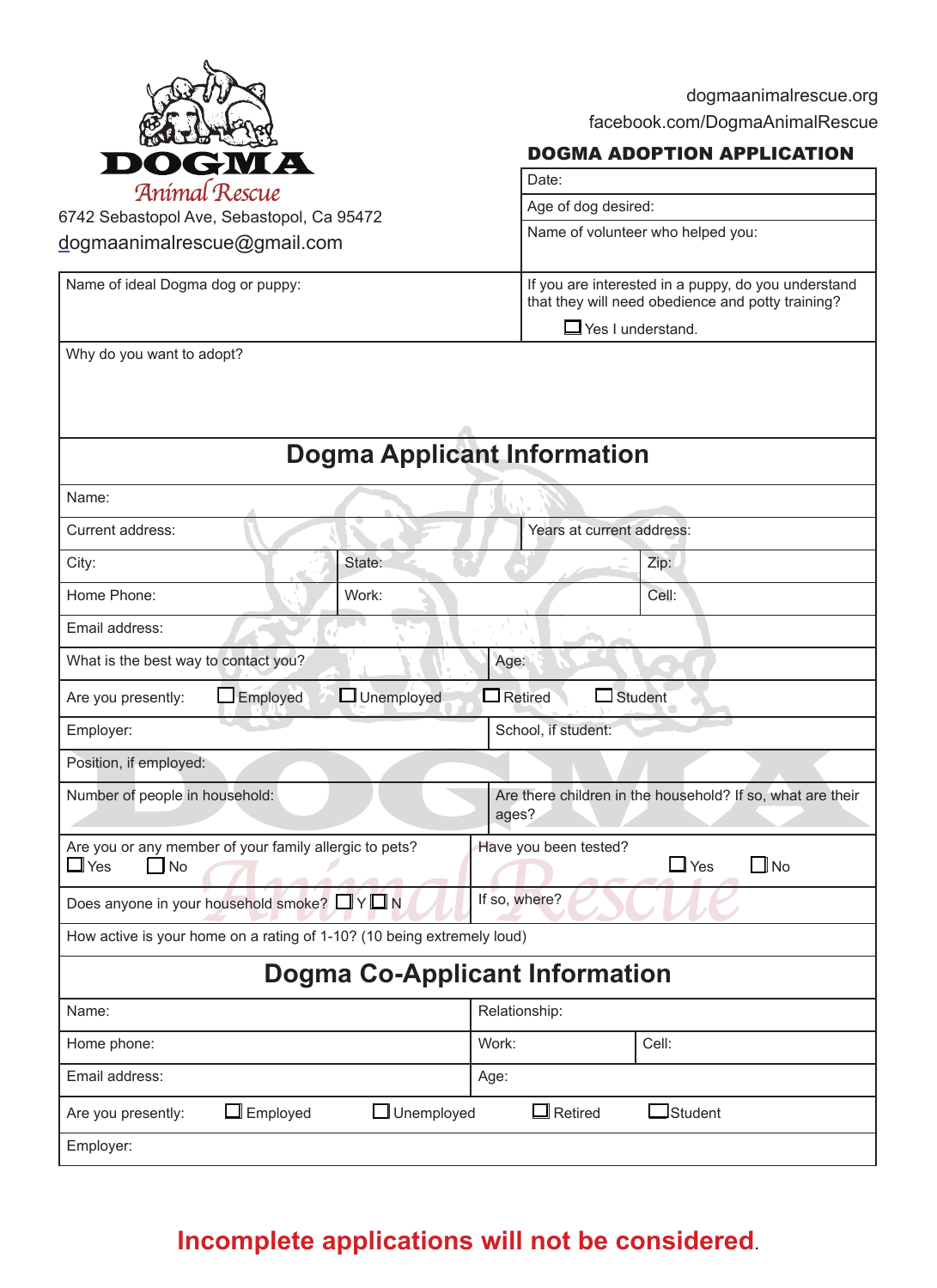| <b>Dogma Application Information</b>                                                                                      |  |  |  |  |  |  |
|---------------------------------------------------------------------------------------------------------------------------|--|--|--|--|--|--|
| Type of residence: □ House<br>$\Box$ Apartment<br>$\Box$ Condo<br>$\Box$ Mobile Home<br>$\Box$ Farm/Barn                  |  |  |  |  |  |  |
| $\Box$ Yes<br>⊐No<br>Is this a rental?                                                                                    |  |  |  |  |  |  |
| Complex name/Address:                                                                                                     |  |  |  |  |  |  |
| Manager/Landlord:<br>Phone number:                                                                                        |  |  |  |  |  |  |
| $\mathsf{J}$ City limits<br>$\Box$ Outside city limits<br>Current housing location:                                       |  |  |  |  |  |  |
| Speed limit:<br>Type of street: $\Box$ Very busy road<br>$\Box$ Slight traffic<br>Residential area<br>$\Box$ Country road |  |  |  |  |  |  |
| Outside<br>Where will the dog spend nights?<br>$\Box$ Inside                                                              |  |  |  |  |  |  |
| Where will your dog sleep at night?                                                                                       |  |  |  |  |  |  |
| On average, how long will the dog be left alone each day (without human company)? longest/shortest amount of time:        |  |  |  |  |  |  |
| If your dog will live outside, please explain the reasoning and the area they will be able to adventure in:               |  |  |  |  |  |  |
| If your yard is fenced, how high is the fence?                                                                            |  |  |  |  |  |  |
| Where will the dog stay when left alone? (House, room, crate, outside, etc)                                               |  |  |  |  |  |  |
| How do you plan to exercise your dog?                                                                                     |  |  |  |  |  |  |
| <b>Pet Information</b>                                                                                                    |  |  |  |  |  |  |
| If yes, complete the following chart<br>$\Box$ Yes $\Box$ No<br>Have you had a pet in the last 10 years?                  |  |  |  |  |  |  |
| Spayed/Neutered<br>Age and how long<br>Inside/outside<br>Name and breed of pet<br>Where is pet now?<br>you've owned pet   |  |  |  |  |  |  |
| $\Box$ Inside $\Box$ Outside<br>$\Box$ Yes<br>$\square$ No                                                                |  |  |  |  |  |  |
| $\Box$ Yes<br>$\square$ No<br>$\Box$ Inside $\Box$ Outside                                                                |  |  |  |  |  |  |
| $\square$ No<br>$\Box$ Yes<br>$\Box$ Inside $\Box$ Outside                                                                |  |  |  |  |  |  |
| $\Box$ No<br>$\Box$ Yes<br>$\Box$ Inside $\Box$ Outside                                                                   |  |  |  |  |  |  |
| Phone:<br>Current or past veterinary hospital:                                                                            |  |  |  |  |  |  |
| $\square$ No<br>$\Box$ Yes<br>If you have dogs, have each of them been vaccinated?                                        |  |  |  |  |  |  |
| $\Box$ Yes $\Box$ No<br>Are you aware that dogs can live 10-15+ years?                                                    |  |  |  |  |  |  |

#### **Incomplete applications will not be considered.**

Dogma has created this application with the understanding that finding adoptive families that meet the basic requirements for adoption be met. Due to the volume of applications received and as a 100% volunteer run organization. We lack the resources to try and contact potential adopters who have incomplete applications. Please complete all questions on the application to the best of your ability.

# **Incomplete applications will not be considered**.